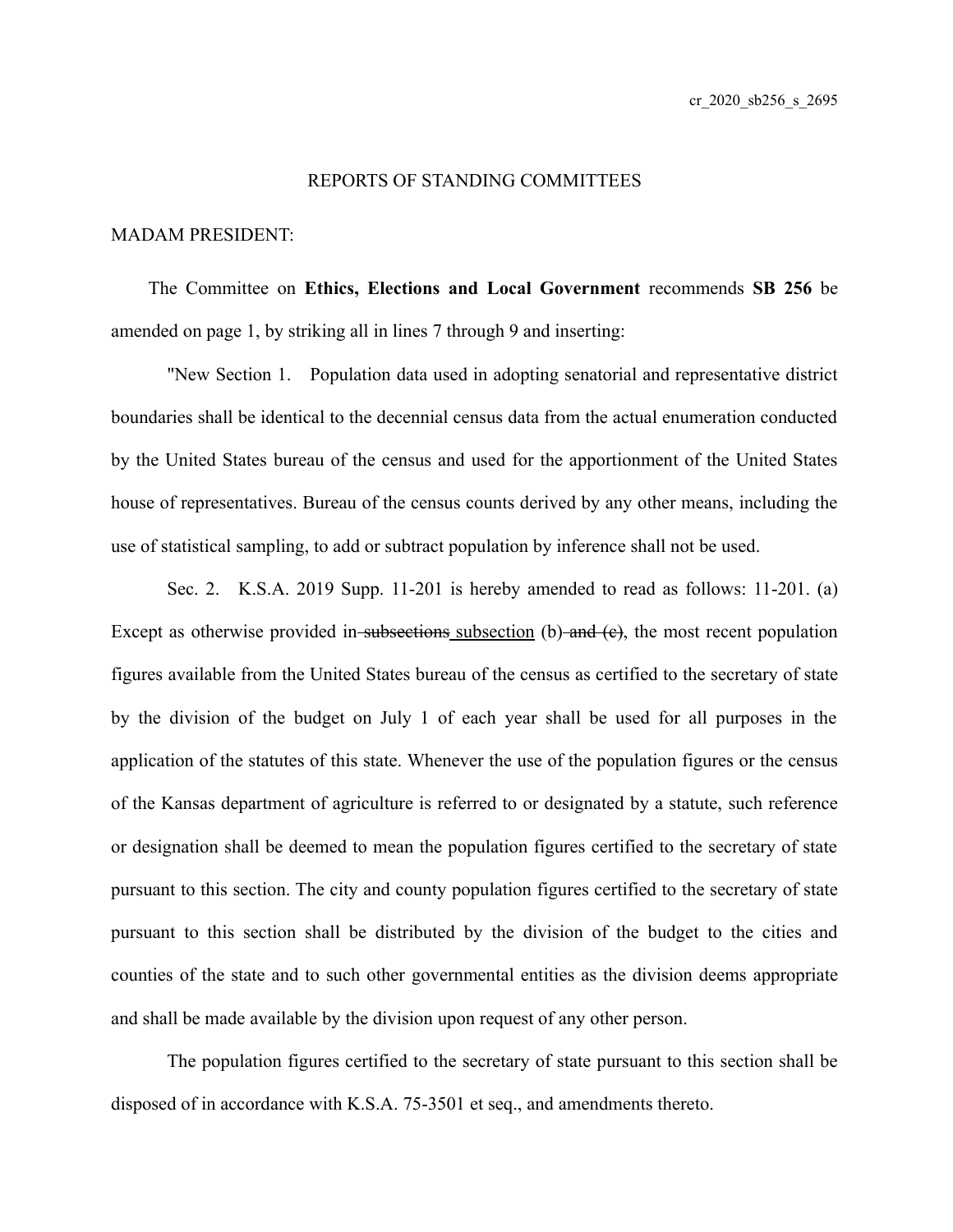(b) On July 1 of each year, the division of the budget shall distribute to the treasurer of each county and to the secretary of revenue a table showing the total population of the county, the total population of the county residing outside the boundaries of any incorporated city and the population of each incorporated city within the county, using the most recent information which is available from the United States bureau of the census and which provides actual or estimated population figures for both cities and counties as of the same date. Such table shall be used as the basis for apportioning revenue from any countywide retailers' sales tax pursuant to K.S.A. 12-192, and amendments thereto.

(c) Population figures established by the enumeration authorized under K.S.A. 11-204 to 11- 208, and amendments thereto, shall be used only as a basis for the reapportionment of any statelegislative districts, reapportionment of which is authorized pursuant to section 1 of article 10 of the constitution of the state of Kansas, in the year 1989, and for such other purposes as shall be specifically authorized by K.S.A. 11-204, and amendments thereto.

Sec. 3. K.S.A. 11-210 is hereby amended to read as follows: 11-210. Notwithstanding the provisions of K.S.A.  $-11-304$  and 11-321, and amendments thereto, and section 1, and amendments thereto, for the purpose of making applications for grants, the secretary of state and any political subdivision of the state may use any census data available.

Sec. 4. K.S.A. 2019 Supp. 17-2205 is hereby amended to read as follows: 17-2205. (a) (1) The membership shall consist of the organizers and such persons, societies, associations, copartnerships and corporations as have been duly elected to membership and have subscribed to one or more shares and have paid for the same, and have complied with such other requirements as the articles of incorporation may contain.

(2) Once a person becomes a member of the credit union, such person may remain a member of the credit union until the person chooses to withdraw or is expelled from the membership of the credit union.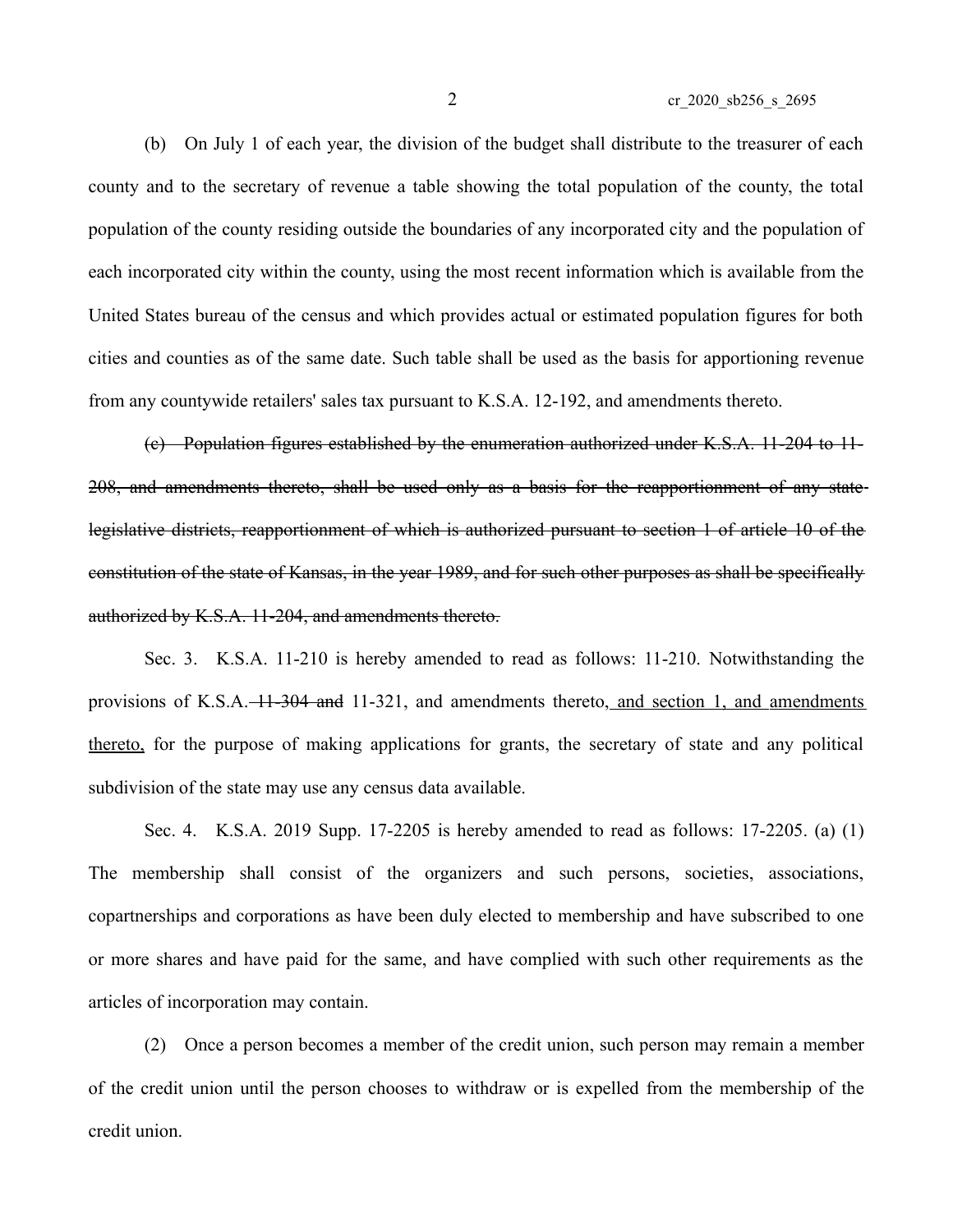(3) Members of a credit union also may include the following:

(A) The spouse of any person who died while such person was within the field of membership of the credit union;

(B) any employee of the credit union;

(C) any person who retired from any qualified employment group within the field of membership;

(D) any person of a volunteer group recognized by the management of the association or employee group within the field of membership and such person: (i) Has completed a training program offered by the volunteer group to further its goals; (ii) serves on the board of the volunteer group; or (iii) serves as an officer of the volunteer group;

(E) any member of such person's immediate family or household;

(F) any organization whose membership consists of persons within the field of membership; and

(G) any corporate or other legal entity within the field of membership as identified in the charter, articles of incorporation or bylaws of the credit union.

(4) For the purposes of subparagraph  $(E)$  of paragraph  $(3)$ :

(A) Except as provided in subparagraph (B), the term "immediate family or household" shall mean spouse, parent, stepparent, grandparent, child, stepchild, sibling, grandchild or former spouse and persons living in the same residence maintaining a single economic unit with persons within the credit union's field of membership.

(B) If the credit union's bylaws adopted a definition of immediate family before June 30, 2008, the credit union may use that definition. A credit union may adopt a more restrictive definition of immediate family or household.

(C) If authorized in the credit union's bylaws, a member of the immediate family or household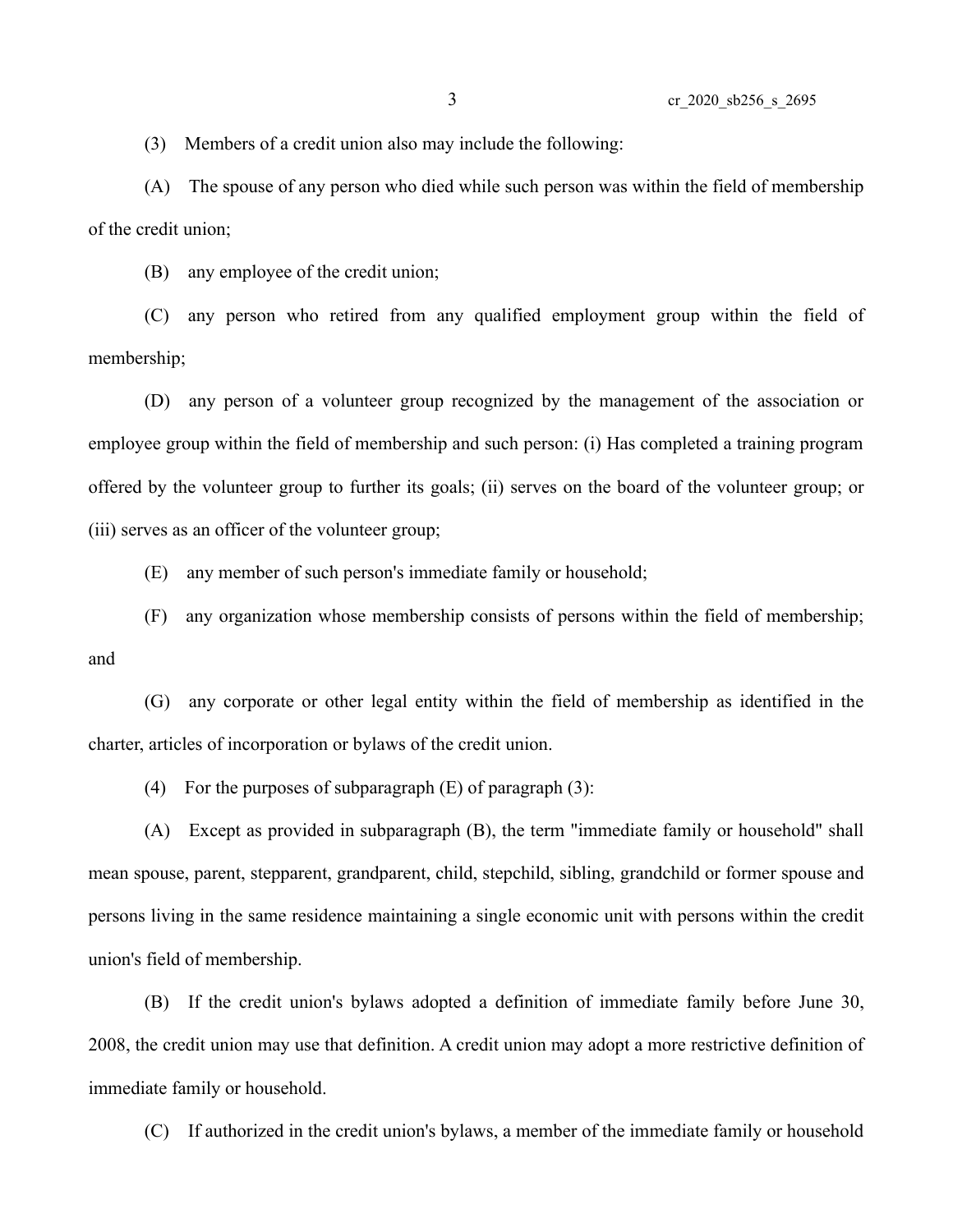is eligible to join even when the eligible member has not joined the credit union.

(b) (1) Credit union organizations shall be limited to:

(A) A group having a single common bond of occupation or association;

(B) a group having multiple common bonds of occupation or association or any combination thereof. No such group shall have a membership of more than 3,000 except as permitted in subsections (c) or (d); or

(C) persons residing, working or worshiping in or organizations located within a geographic area.

(2) A common bond of occupation may include employees of the same employer, workers under contract with the same employer, businesses paid by the same employer on a continuing basis or employees in the same trade, industry or profession.

(3) A common bond of association may include members and employees of a recognized association as defined in such association's charter, bylaws or other equivalent document.

(c) A credit union which chooses to be limited as provided in subparagraph (C) of paragraph (1) of subsection (b) may include one or more common bonds of occupation or one or more common bonds of association or any combination thereof with no limitation on the number of members, if the employer or association is located in the geographic area of the credit union.

(d) A group formed with multiple common bonds of occupation or association may exceed 3,000 members if the administrator determines in writing that such group could not feasibly or reasonably establish a new single common bond credit union because the group:

(1) Lacks sufficient volunteer and other resources to support the efficient and effective operation of a credit union;

(2) does not meet the criteria established by the administrator indicating a likelihood of success in establishing and managing a new credit union, including demographic characteristics such as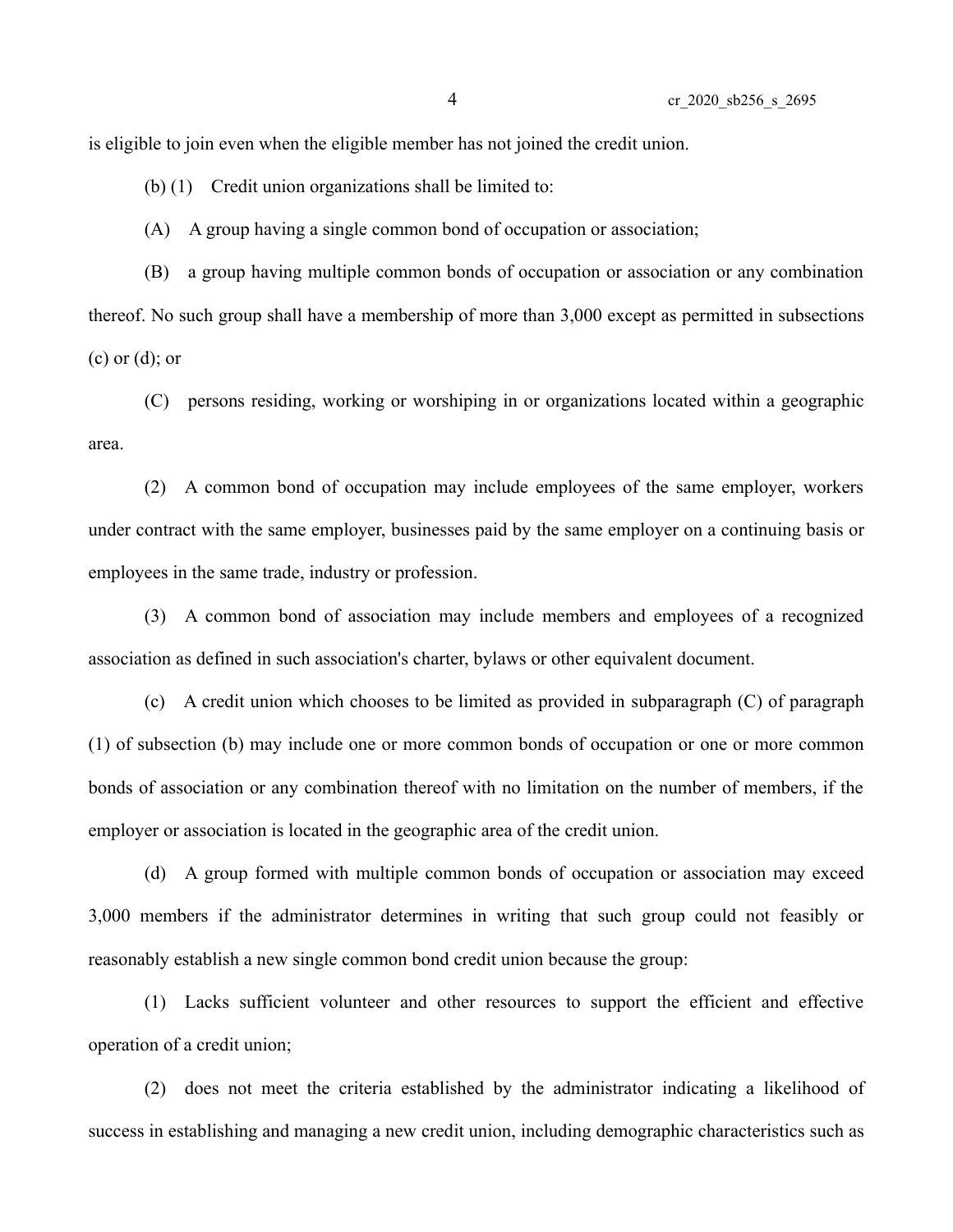geographical location of members, diversity of ages and income levels, and other factors that may affect the financial viability and stability of a credit union; or

(3) would be unlikely to be able to operate in a safe and sound manner.

(e) (1) A geographic area may include:

(A) A single political jurisdiction;

(B) multiple contiguous political jurisdictions if the aggregate total of the population of the geographic area does not exceed 500,000, except as provided in subparagraph (C) or in subsections (i), (j), (k) and (l); or

(C) if the headquarters of the credit union is located in a MSA, the geographic area may include one or more political jurisdictions which share a common border to the MSA if the aggregate total of the population of the geographic area does not exceed 1,000,000. The maximum population available for any credit union whose headquarters is located within a MSA shall be adjusted by the administrator based upon the population data for the largest MSA in the state of Kansas, or any portion thereof located within the state of Kansas. The maximum population available for any credit union whose headquarters is located within a MSA shall be determined by multiplying the population of the largest MSA in the state of Kansas, or that portion of such MSA located within the state of Kansas if the boundaries of such MSA extend outside the state of Kansas, as determined by the most recent population data, by the fraction having a numerator of 1,000,000 and a denominator of 750,000 for the purposes of this section, the administrator shall use population data-based upon the adjusted federal census information presented to the legislature by the secretary of state pursuant to K.S.A. 11-304, and amendments thereto as defined in subsection (g).

(2) Except as provided in subsections (i), (j), (k) and (l), from and after July 1, 2008, no geographic area shall consist of any congressional district or the entire state of Kansas.

(f) (1) Except as provided in subsections (i), (j), (k) and (l), from and after July 1, 2008, no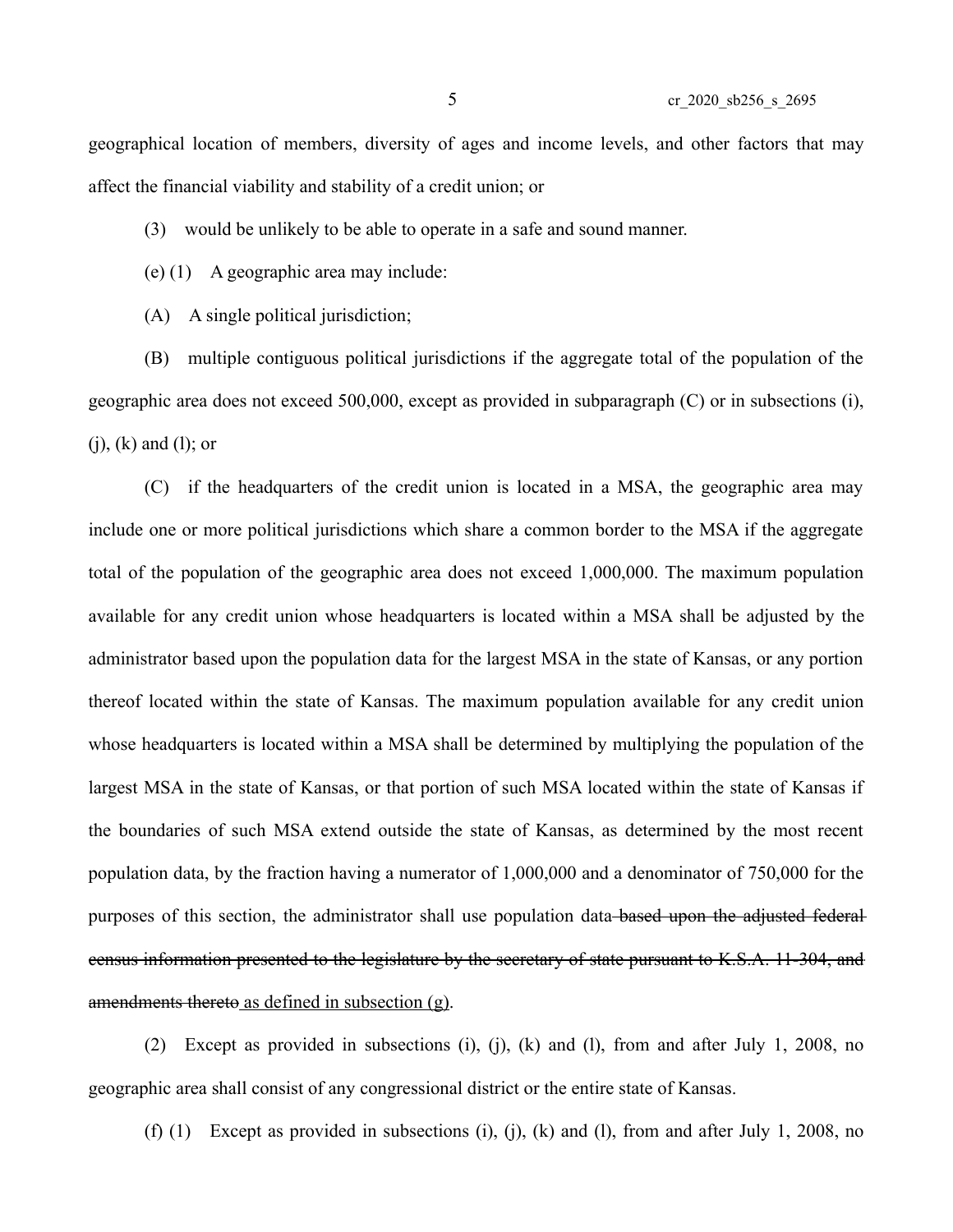credit union shall change or alter its field of membership except as provided in this section. Before a credit union can alter or change its field of membership, such credit union shall file, or cause to be filed, with the administrator, an application for amendment to its field of membership. The application shall include:

(A) Documentation showing that the proposed area or groups to be served meets the statutory requirements for field of membership set forth in this statute;

(B) pro forma financial statements for the first two years after the proposed alteration of or change in field of membership, including any assumption regarding growth in membership, shares, loans and assets;

(C) a marketing plan addressing how the proposed field of membership will be served;

(D) the financial services to be provided to the credit union's members;

(E) a local map showing the location of both current and proposed headquarters and branches; and

(F) the anticipated financial impact on the credit union in terms of need for additional employees and fixed assets.

(2) (A) The application shall also include a proof of publication of the notice that the affected credit union intends to file or has filed an application to alter or change its field of membership. Such notice shall be in the form prescribed by the administrator and shall at a minimum contain the name and address of the applicant credit union and a description of the proposed alteration of or change in the field of membership.

(B) The notice shall be published for two consecutive weeks in the Kansas register. The required publications shall occur within 60 days of and prior to the effective date of the proposed change. The applicant shall provide proof of publication to the administrator.

(g) For the purposes of this section: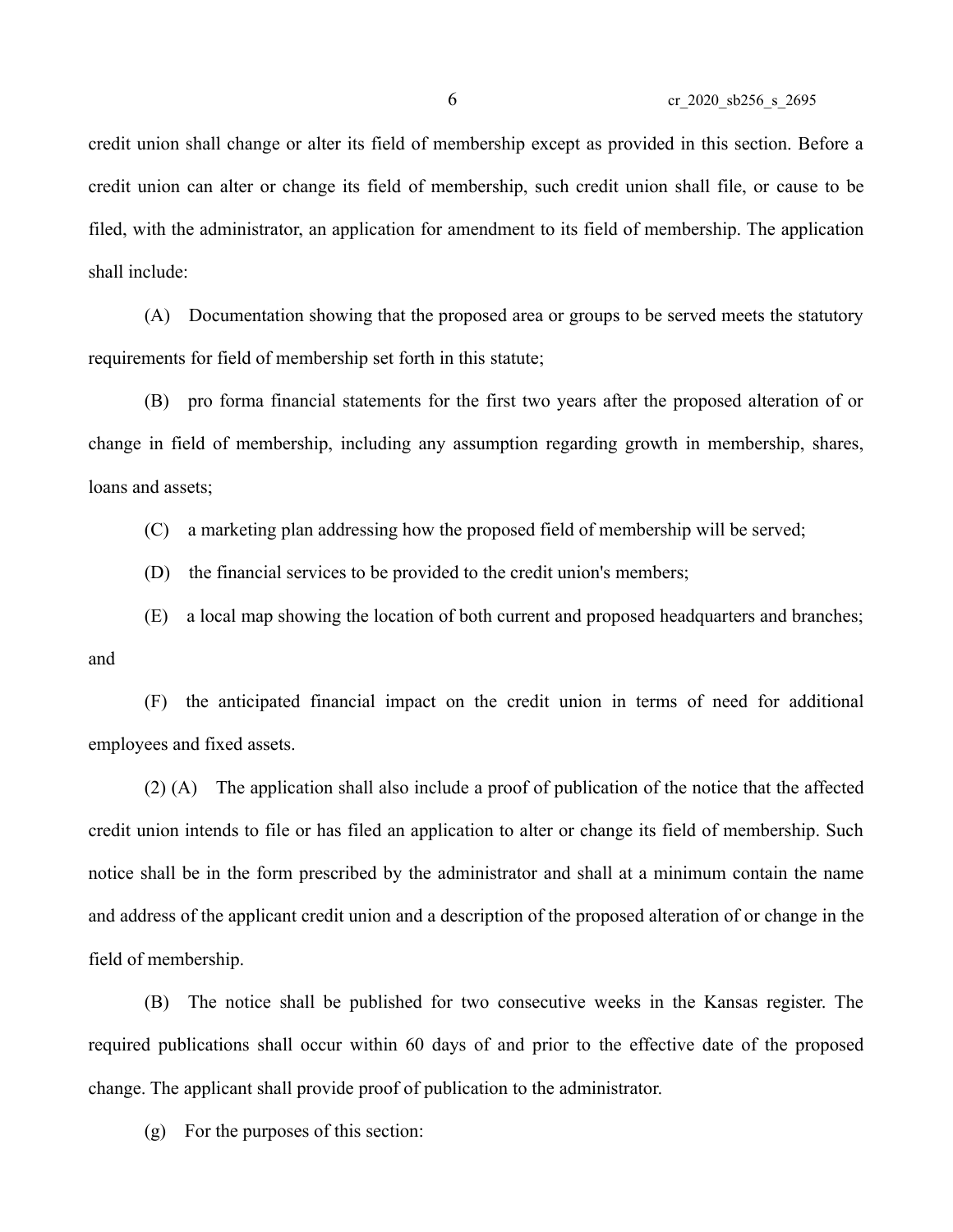(1) "MSA" means a metropolitan statistical area as defined by the United States department of commerce which has more than one county located in Kansas. If the boundaries of such MSA extend outside the state of Kansas only that portion of such MSA located within the state of Kansas shall be considered for the purposes of this section.

(2) "Political jurisdiction" means a city, county, township or clearly identifiable neighborhood.

(3) "Population data" means official state population figures for the state of Kansas, or any portion thereof, which are identical to the decennial census data from the actual enumeration conducted by the United States bureau of the census and used for the apportionment of the United States house of representatives in accordance with K.S.A. 11-304 section 1, and amendments thereto.

(h) No increase in the population reflected by the population data shall require a modification to a field of membership as in existence on June 30, 2008.

(i) Notwithstanding any other provisions of this section, any person, including any member of such person's immediate family or household, or organization that is a member of any credit union which was in existence on June 30, 2008, may continue to be a member of such credit union after such date. For the purposes of this subsection, if the term "member" refers to an individual, the term member may include any other person who is a member of such individual's immediate family or household as specified in subsection (a).

(j) (1) Notwithstanding any other provisions of this section:

(A) Any branch of a credit union that is in existence as of February 1, 2008, may continue to operate in the county where it is located on and after June 30, 2008. If such branch is unable to continue operations due to a natural disaster, eminent domain proceedings, loss of lease, loss of sponsor space or any condition outside of the control of the credit union, the credit union may establish a replacement branch in that county.

(B) Any credit union which has taken an overt step toward the construction of a new building,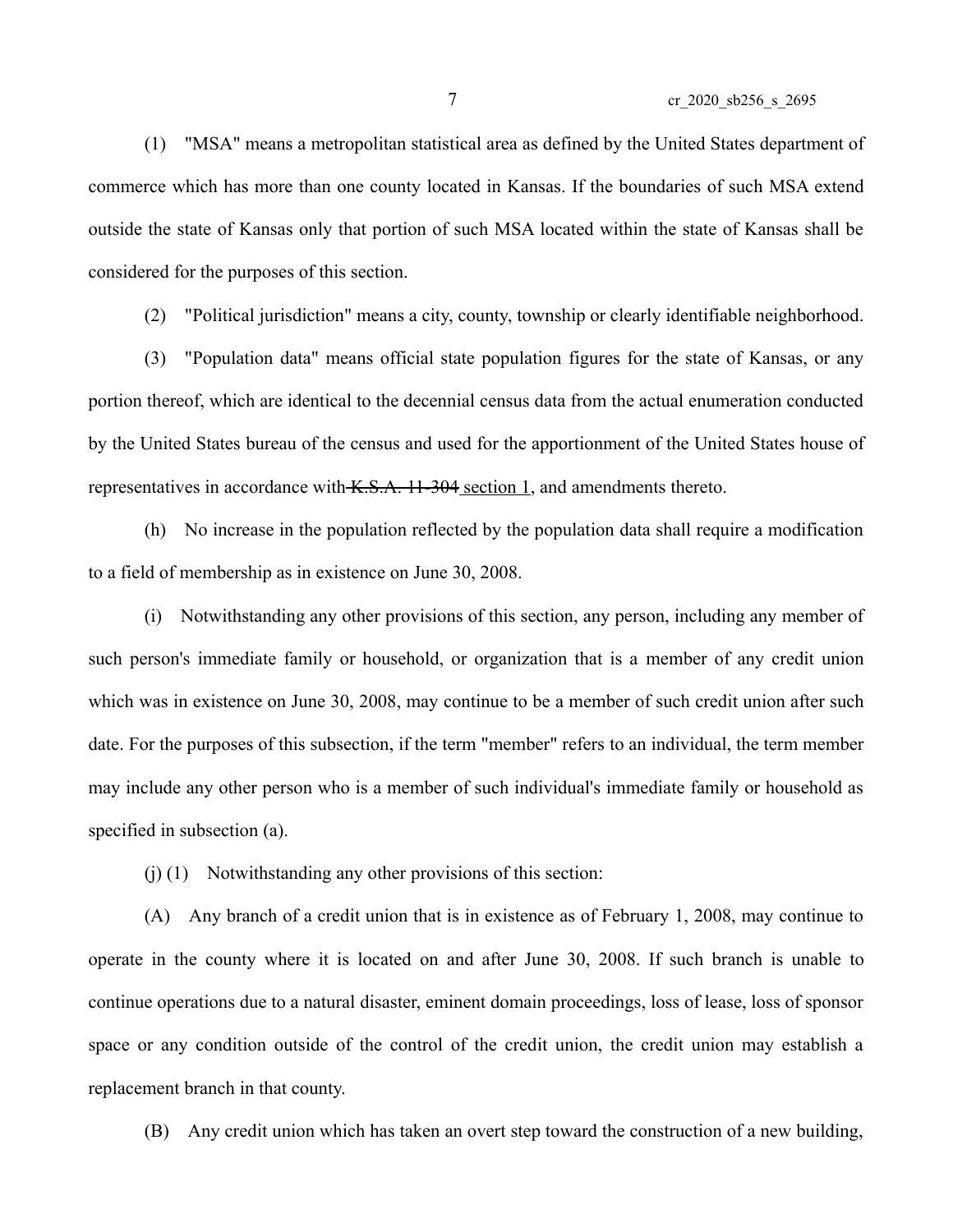facility or branch on or before February 1, 2008, may continue to construct and operate the new building, facility or branch in the city in which such new building, facility or branch is located even if the construction is not completed on or before June 30, 2008. If such branch is unable to continue operations due to a natural disaster, eminent domain proceedings, loss of lease, loss of sponsor space or any condition outside of the control of the credit union, the credit union may establish a replacement branch in that city.

(2) For the purposes of this subsection, the term "overt act" includes the:

(A) Purchase of or entering into a contract for the purchase of any necessary tract of land for the location of such new building, facility or branch of an existing credit union.

(B) Acquisition or lease of a building for the purpose of housing a new facility or branch of an existing credit union.

(C) Adoption of architectural drawings for the construction of a new building, facility or branch of an existing credit union.

(D) Adoption of architectural drawings for the renovation of an existing building for use as a facility or branch of an existing credit union.

(k) Notwithstanding any other provisions of this section, a member of any occupation or association group whose members constituted a portion of the membership of any credit union as of February 1, 2008, shall continue to be eligible to become a member of that credit union, by virtue of membership in that group on and after June 30, 2008. For purposes of this subsection, a patron of an organization is eligible for membership if such patron is an individual who uses the products and services of the organization which is included in the field of membership of the credit union at the time the patron applies for membership in the credit union.

(l) Notwithstanding any other provisions of this section, any credit union:

(1) Which has been granted a field of membership on or before February 1, 2008, which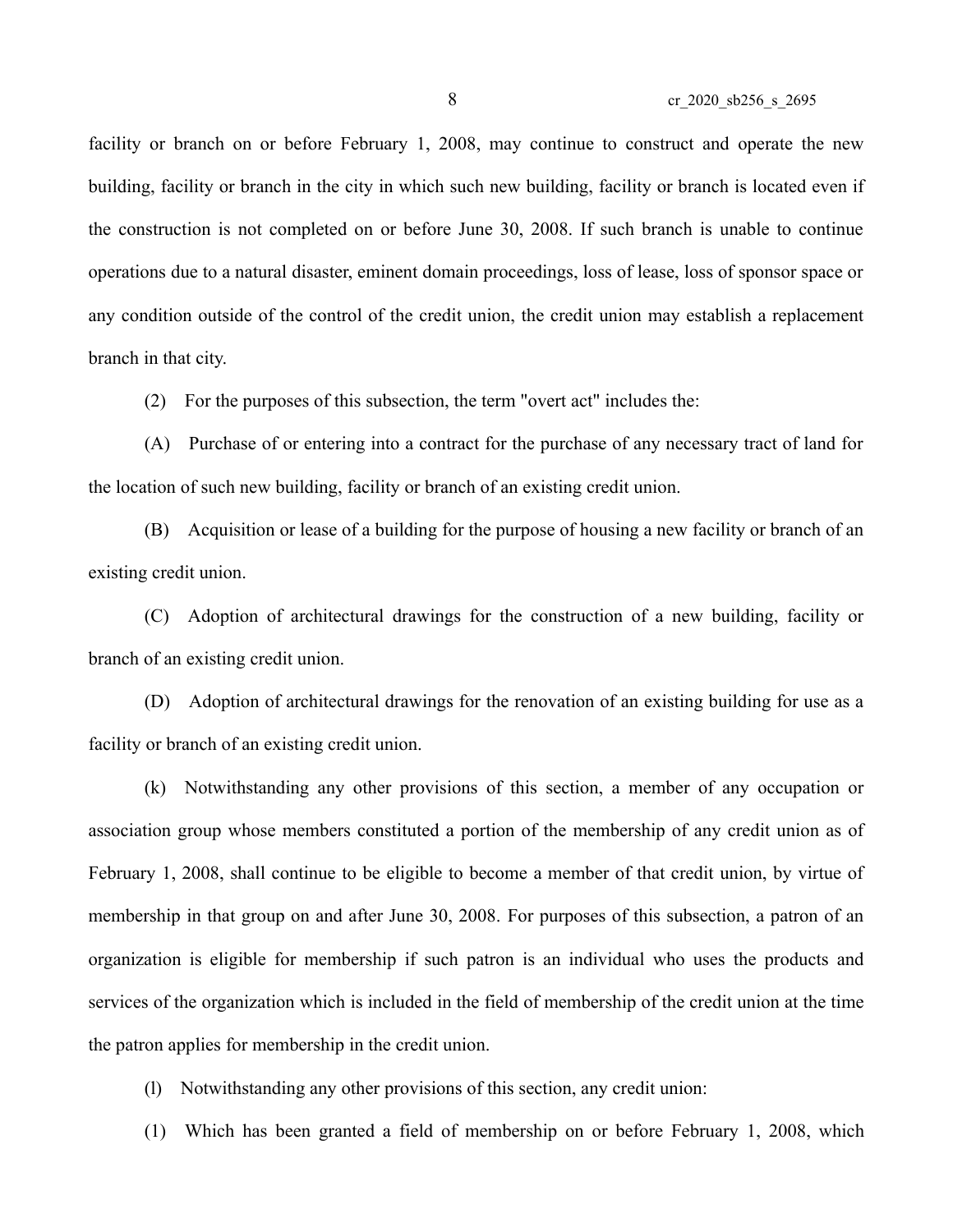includes the entire state of Kansas or its residents shall, on or before January 1, 2009, adopt a field of membership that may include multiple contiguous political jurisdictions having an aggregate total population not to exceed 1,000,000. The population of the county of any branch of such credit union not located within the adopted field of membership shall not be included in the 1,000,000 population total. Any credit union with its headquarters located in a county that is not part of a MSA shall not include more than one MSA in its entirety in its adopted field of membership.

(2) With its headquarters located within a MSA as of February 1, 2008, may continue to include multiple contiguous political jurisdictions that were included in its field of membership as of February 1, 2008, if the aggregate total population of such multiple contiguous political jurisdictions does not exceed 1,000,000. If the field of membership of any credit union involves multiple contiguous political jurisdictions that have an aggregate total population that exceeds 1,000,000 as of February 1, 2008, then such credit union shall, on or before January 1, 2009, adopt a field of membership that may include multiple contiguous political jurisdictions having an aggregate total population which does not exceed 1,000,000. The population of the county of any branch of such credit union not located within the adopted field of membership shall not be included in the 1,000,000 population total.

(3) With headquarters located in a county that is not part of a MSA may continue to include multiple contiguous political jurisdictions that were included in its field of membership as of February 1, 2008, if the aggregate total population of such multiple contiguous political jurisdictions does not exceed 1,000,000 population total. If the field of membership of any credit union involves multiple contiguous political jurisdictions that have an aggregate total population that exceeds 1,000,000 as of February 1, 2008, then such credit union shall, on or before January 1, 2009, adopt a field of membership that may include multiple contiguous political jurisdictions having an aggregate total population which does not exceed 1,000,000 population total. The population of the county of any branch of such credit union not located within the adopted field of membership shall not be included in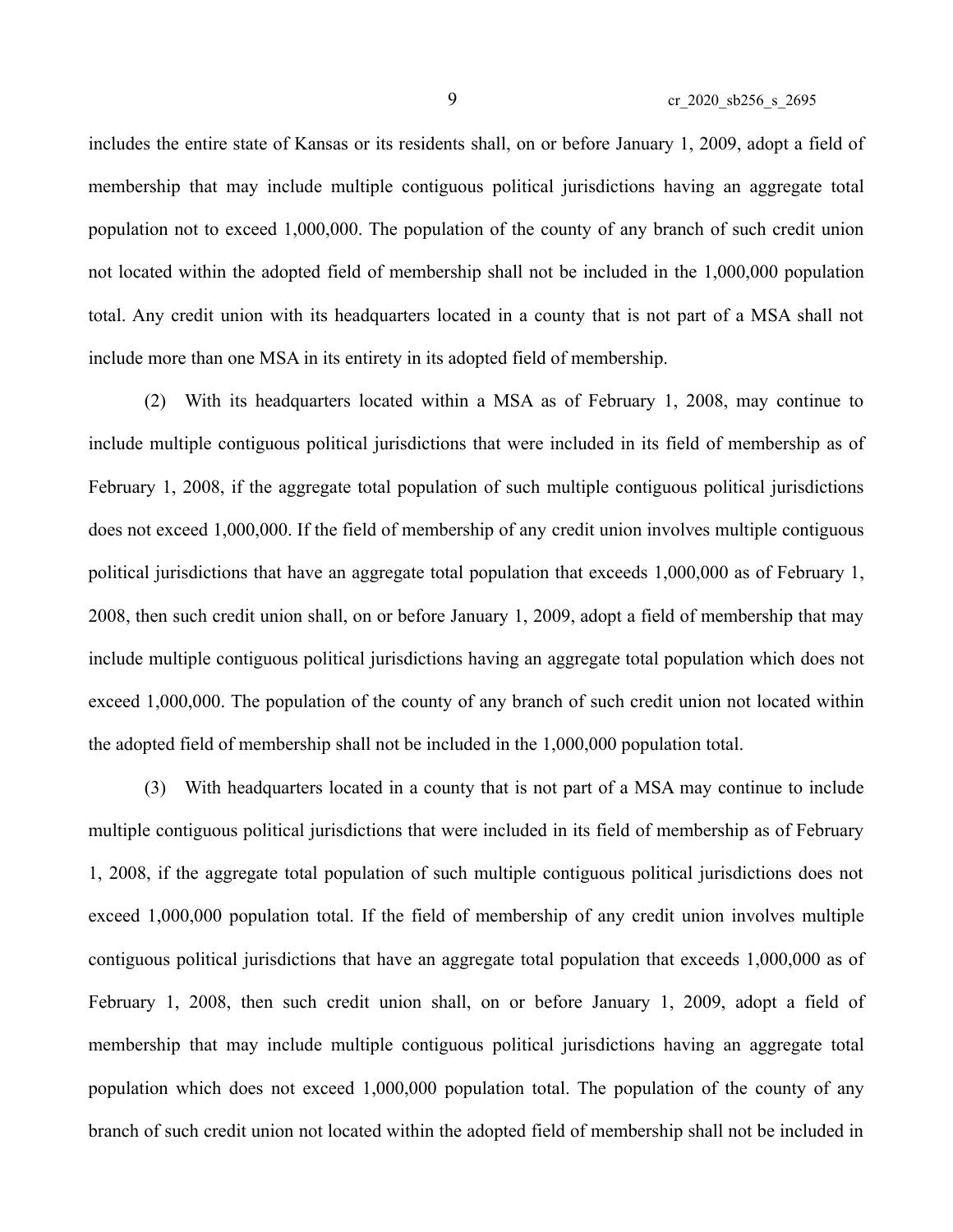the 1,000,000 population total. The adopted field of membership of such credit union shall not include more than one MSA in its entirety.

Sec. 5. K.S.A. 2019 Supp. 45-229 is hereby amended to read as follows: 45-229. (a) It is the intent of the legislature that exceptions to disclosure under the open records act shall be created or maintained only if:

(1) The public record is of a sensitive or personal nature concerning individuals;

(2) the public record is necessary for the effective and efficient administration of a governmental program; or

(3) the public record affects confidential information.

The maintenance or creation of an exception to disclosure must be compelled as measured by these criteria. Further, the legislature finds that the public has a right to have access to public records unless the criteria in this section for restricting such access to a public record are met and the criteria are considered during legislative review in connection with the particular exception to disclosure to be significant enough to override the strong public policy of open government. To strengthen the policy of open government, the legislature shall consider the criteria in this section before enacting an exception to disclosure.

(b) Subject to the provisions of subsections (g) and (h), any new exception to disclosure or substantial amendment of an existing exception shall expire on July 1 of the fifth year after enactment of the new exception or substantial amendment, unless the legislature acts to continue the exception. A law that enacts a new exception or substantially amends an existing exception shall state that the exception expires at the end of five years and that the exception shall be reviewed by the legislature before the scheduled date.

(c) For purposes of this section, an exception is substantially amended if the amendment expands the scope of the exception to include more records or information. An exception is not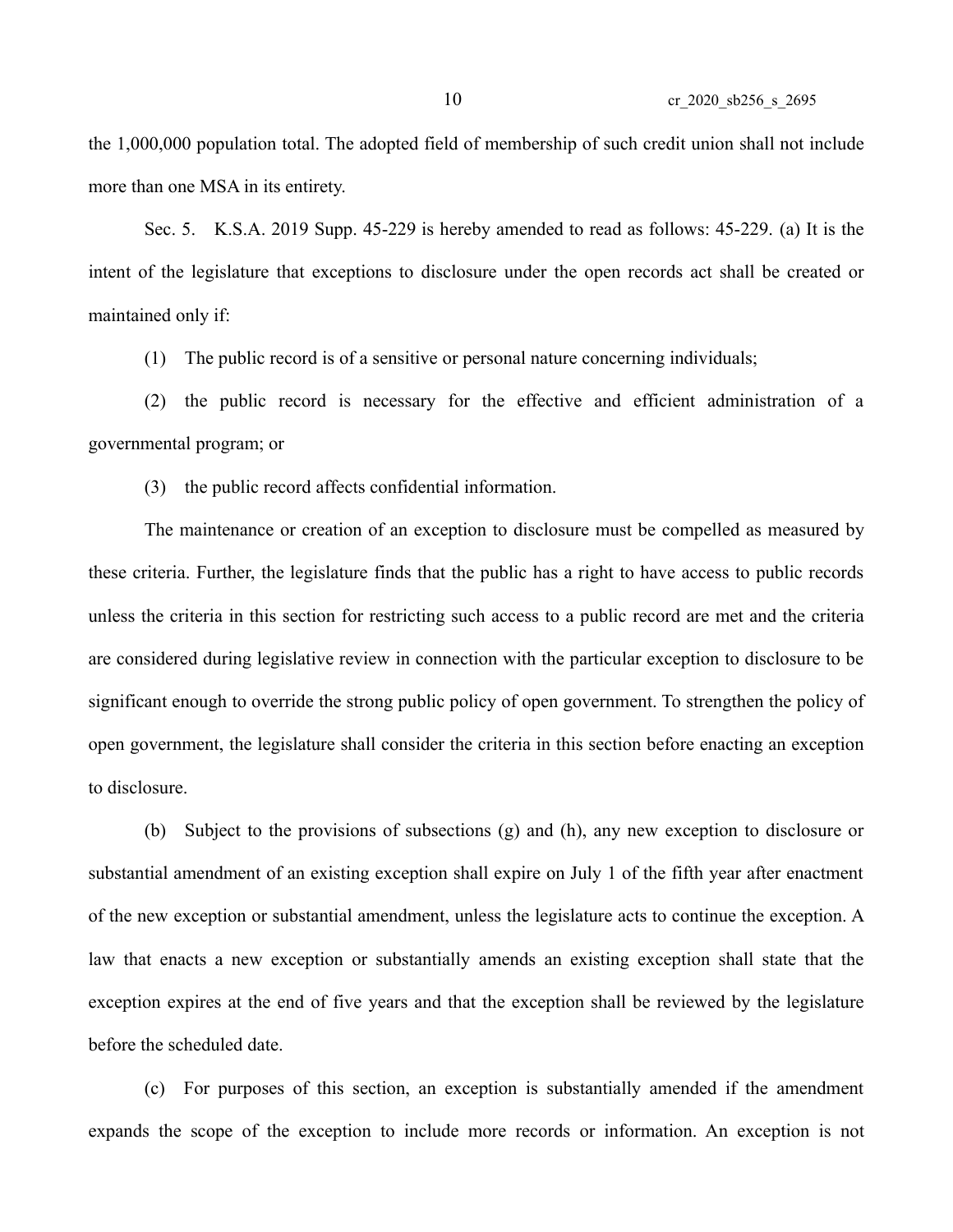substantially amended if the amendment narrows the scope of the exception.

(d) This section is not intended to repeal an exception that has been amended following legislative review before the scheduled repeal of the exception if the exception is not substantially amended as a result of the review.

(e) In the year before the expiration of an exception, the revisor of statutes shall certify to the president of the senate and the speaker of the house of representatives, by July 15, the language and statutory citation of each exception that will expire in the following year that meets the criteria of an exception as defined in this section. Any exception that is not identified and certified to the president of the senate and the speaker of the house of representatives is not subject to legislative review and shall not expire. If the revisor of statutes fails to certify an exception that the revisor subsequently determines should have been certified, the revisor shall include the exception in the following year's certification after that determination.

(f) "Exception" means any provision of law that creates an exception to disclosure or limits disclosure under the open records act pursuant to K.S.A. 45-221, and amendments thereto, or pursuant to any other provision of law.

(g) A provision of law that creates or amends an exception to disclosure under the open records law shall not be subject to review and expiration under this act if such provision:

(1) Is required by federal law;

(2) applies solely to the legislature or to the state court system;

(3) has been reviewed and continued in existence twice by the legislature; or

(4) has been reviewed and continued in existence by the legislature during the 2013 legislative session and thereafter.

(h) (1) The legislature shall review the exception before its scheduled expiration and consider as part of the review process the following: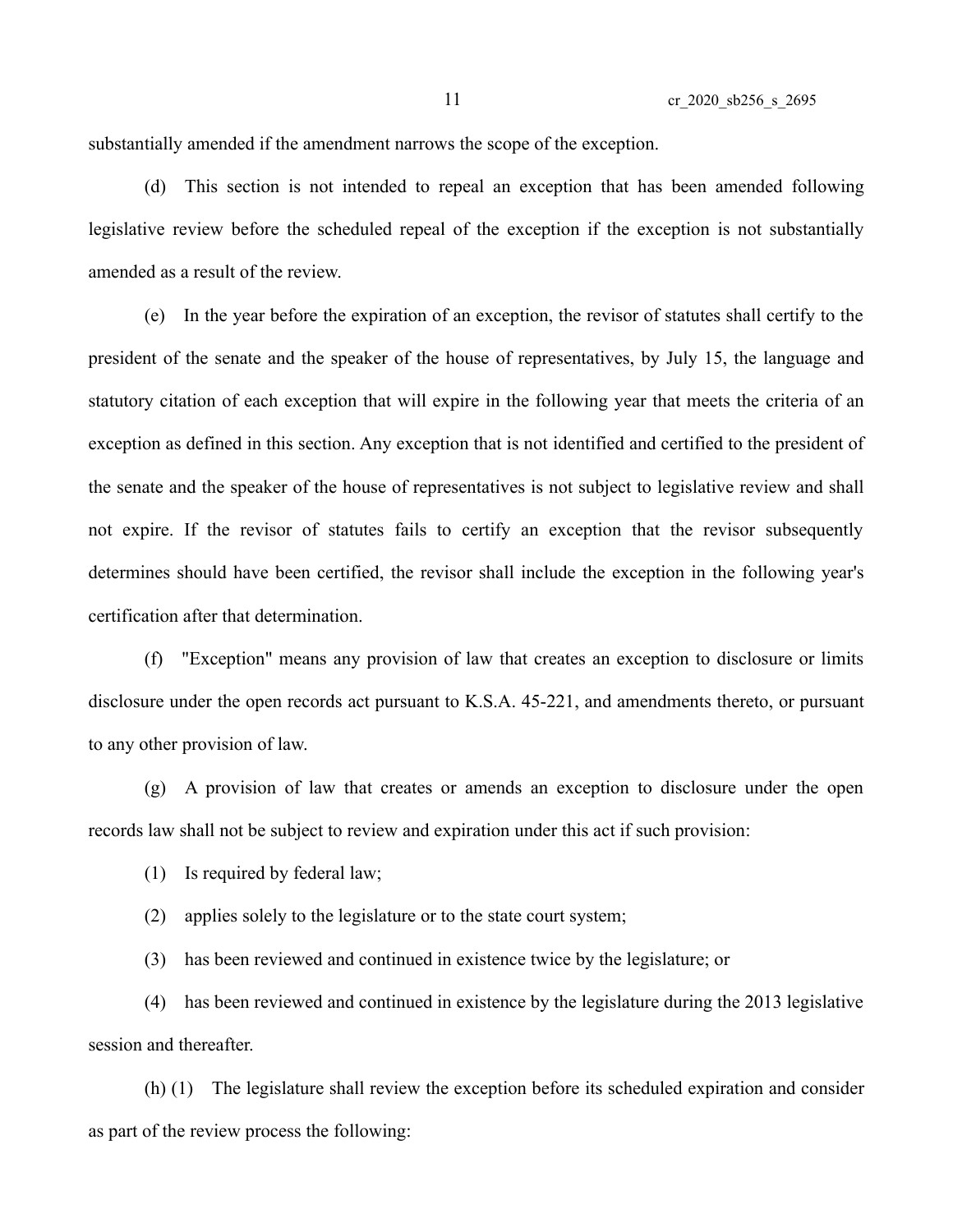(A) What specific records are affected by the exception;

(B) whom does the exception uniquely affect, as opposed to the general public;

(C) what is the identifiable public purpose or goal of the exception;

(D) whether the information contained in the records may be obtained readily by alternative means and how it may be obtained;

(2) an exception may be created or maintained only if it serves an identifiable public purpose and may be no broader than is necessary to meet the public purpose it serves. An identifiable public purpose is served if the legislature finds that the purpose is sufficiently compelling to override the strong public policy of open government and cannot be accomplished without the exception and if the exception:

(A) Allows the effective and efficient administration of a governmental program that would be significantly impaired without the exception;

(B) protects information of a sensitive personal nature concerning individuals, the release of such information would be defamatory to such individuals or cause unwarranted damage to the good name or reputation of such individuals or would jeopardize the safety of such individuals. Only information that would identify the individuals may be excepted under this paragraph; or

(C) protects information of a confidential nature concerning entities, including, but not limited to, a formula, pattern, device, combination of devices, or compilation of information that is used to protect or further a business advantage over those who do not know or use it, if the disclosure of such information would injure the affected entity in the marketplace.

(3) Records made before the date of the expiration of an exception shall be subject to disclosure as otherwise provided by law. In deciding whether the records shall be made public, the legislature shall consider whether the damage or loss to persons or entities uniquely affected by the exception of the type specified in paragraph  $(2)(B)$  or  $(2)(C)$  would occur if the records were made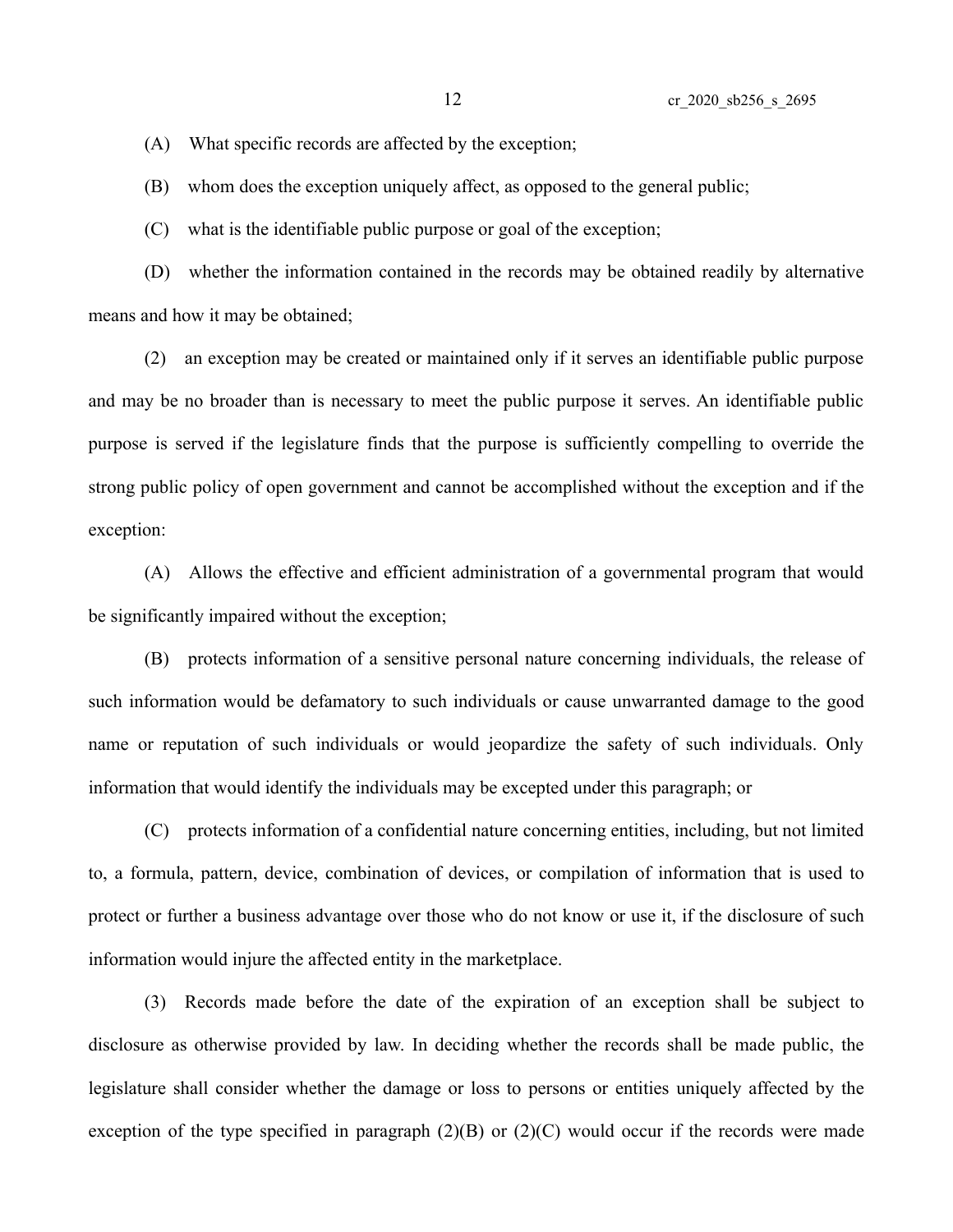public.

(i) (1) Exceptions contained in the following statutes as continued in existence in section 2 of chapter 126 of the 2005 Session Laws of Kansas and that have been reviewed and continued in existence twice by the legislature as provided in subsection (g) are hereby continued in existence: 1- 401, 2-1202, 5-512, 9-1137, 9-1712, 9-2217, 10-630, 11-306, 12-189, 12-1,108, 12-1694, 12-1698, 12- 2819, 12-4516, 16-715, 16a-2-304, 17-1312e, 17-2227, 17-5832, 17-7511, 17-7514, 17-76,139, 19- 4321, 21-2511, 22-3711, 22-4707, 22-4909, 22a-243, 22a-244, 23-605, 23-9,312, 25-4161, 25-4165, 31-405, 34-251, 38-2212, 39-709b, 39-719e, 39-934, 39-1434, 39-1704, 40-222, 40-2,156, 40-2c20, 40-2c21, 40-2d20, 40-2d21, 40-409, 40-956, 40-1128, 40-2807, 40-3012, 40-3304, 40-3308, 40-3403b, 40-3421, 40-3613, 40-3805, 40-4205, 44-510j, 44-550b, 44-594, 44-635, 44-714, 44-817, 44-1005, 44- 1019, 45-221(a)(1) through (43), 46-256, 46-259, 46-2201, 47-839, 47-844, 47-849, 47-1709, 48-1614, 49-406, 49-427, 55-1,102, 58-4114, 59-2135, 59-2802, 59-2979, 59-29b79, 60-3333, 60-3336, 65- 102b, 65-118, 65-119, 65-153f, 65-170g, 65-177, 65-1,106, 65-1,113, 65-1,116, 65-1,157a, 65-1,163, 65-1,165, 65-1,168, 65-1,169, 65-1,171, 65-1,172, 65-436, 65-445, 65-507, 65-525, 65-531, 65-657, 65-1135, 65-1467, 65-1627, 65-1831, 65-2422d, 65-2438, 65-2836, 65-2839a, 65-2898a, 65-3015, 65- 3447, 65-34,108, 65-34,126, 65-4019, 65-4922, 65-4925, 65-5602, 65-5603, 65-6002, 65-6003, 65- 6004, 65-6010, 65-67a05, 65-6803, 65-6804, 66-101c, 66-117, 66-151, 66-1,190, 66-1,203, 66-1220a, 66-2010, 72-996, 72-4311, 72-4452, 72-5214, 72-53,106, 72-5427, 72-8903, 73-1228, 74-2424, 74- 2433f, 74-4905, 74-4909, 74-50,131, 74-5515, 74-7308, 74-7338, 74-8104, 74-8307, 74-8705, 74- 8804, 74-9805, 75-104, 75-712, 75-7b15, 75-1267, 75-2943, 75-4332, 75-4362, 75-5133, 75-5266, 75- 5665, 75-5666, 75-7310, 76-355, 76-359, 76-493, 76-12b11, 76-3305, 79-1119, 79-1437f, 79-3234, 79- 3395, 79-3420, 79-3499, 79-34,113, 79-3614, 79-3657, 79-4301 and 79-5206.

(2) Exceptions contained in the following statutes as certified by the revisor of statutes to the president of the senate and the speaker of the house of representatives pursuant to subsection (e) and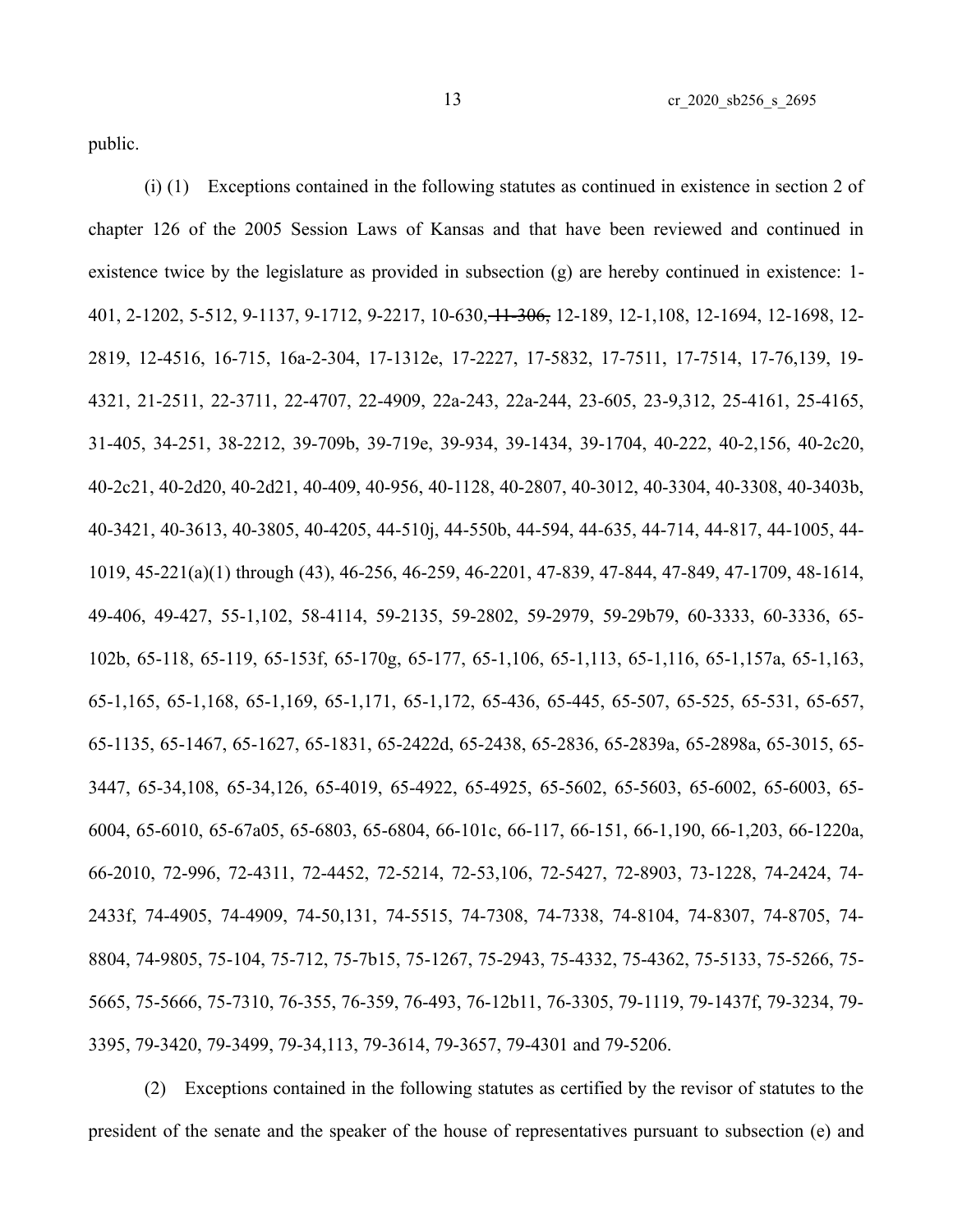that have been reviewed during the 2015 legislative session and continued in existence by the legislature as provided in subsection (g) are hereby continued in existence: 17-2036, 40-5301, 45- 221(a)(45), (46) and (49), 48-16a10, 58-4616, 60-3351, 72-972a, 74-50,217 and 75-53,105.

(j) (1) Exceptions contained in the following statutes as continued in existence in section 1 of chapter 87 of the 2006 Session Laws of Kansas and that have been reviewed and continued in existence twice by the legislature as provided in subsection (g) are hereby continued in existence: 1-501, 9-1303, 12-4516a, 39-970, 65-525, 65-5117, 65-6016, 65-6017 and 74-7508.

(2) Exceptions contained in the following statutes as certified by the revisor of statutes to the president of the senate and the speaker of the house of representatives pursuant to subsection (e) during 2015 and that have been reviewed during the 2016 legislative session are hereby continued in existence: 12-5611, 22-4906, 22-4909, 38-2310, 38-2311, 38-2326, 40-955, 44-1132, 45-221(a)(10)(F) and (a)(50), 60-3333, 65-4a05, 65-445(g), 65-6154, 71-218, 75-457, 75-712c, 75-723 and 75-7c06.

(k) Exceptions contained in the following statutes as certified by the revisor of statutes to the president of the senate and the speaker of the house of representatives pursuant to subsection (e) and that have been reviewed during the 2014 legislative session and continued in existence by the legislature as provided in subsection (g) are hereby continued in existence: 1-205, 2-2204, 8-240, 8- 247, 8-255c, 8-1324, 8-1325, 12-17,150, 12-2001, 17-12a607, 38-1008, 38-2209, 40-5006, 40-5108, 41-2905, 41-2906, 44-706, 44-1518, 45-221(a)(44), (45), (46), (47) and (48), 50-6a11, 56-1a610, 56a-1204, 65-1,243, 65-16,104, 65-3239, 74-50,184, 74-8134, 74-99b06, 77-503a and 82a-2210.

(l) Exceptions contained in the following statutes as certified by the revisor of statutes to the president of the senate and the speaker of the house of representatives pursuant to subsection (e) during 2016 and that have been reviewed during the 2017 legislative session are hereby continued in existence: 12-5711, 21-2511, 22-4909, 38-2313, 45-221(a)(51) and (52), 65-516, 65-1505, 74-2012, 74-5607, 74-8745, 74-8752, 74-8772, 75-7d01, 75-7d05, 75-5133, 75-7427 and 79-3234.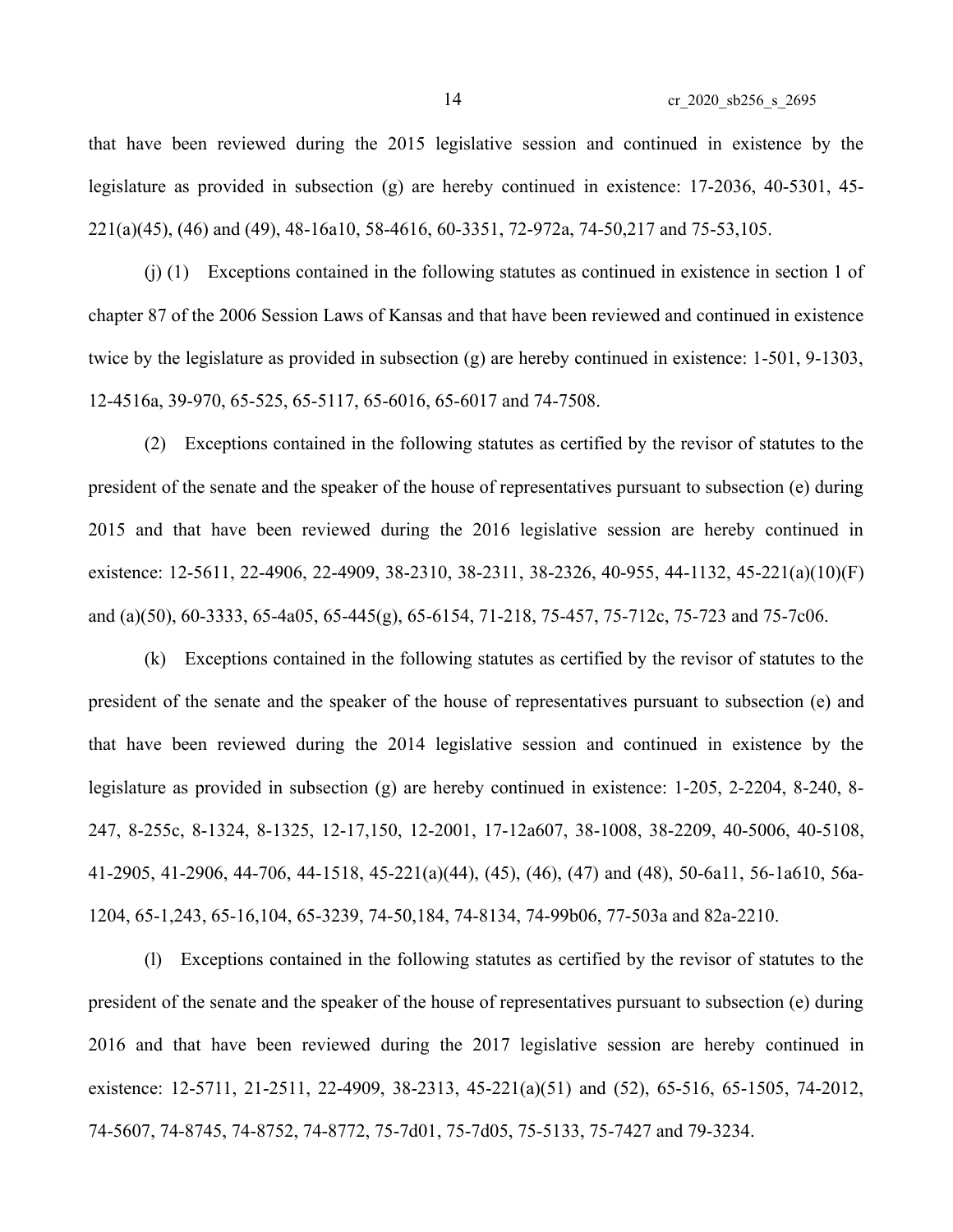(m) Exceptions contained in the following statutes as certified by the revisor of statutes to the president of the senate and the speaker of the house of representatives pursuant to subsection (e) during 2012 and that have been reviewed during the 2013 legislative session and continued in existence by the legislature as provided in subsection (g) are hereby continued in existence: 12-5811, 40-222, 40-223j, 40-5007a, 40-5009a, 40-5012a, 65-1685, 65-1695, 65-2838a, 66-1251, 66-1805, 72-60c01, 75-712 and 75-5366.

(n) Exceptions contained in the following statutes as certified by the revisor of statutes to the president of the senate and the speaker of the house of representatives pursuant to subsection (e) and that have been reviewed during the 2018 legislative session are hereby continued in existence: 9- 513c(c)(2), 39-709, 45-221(a)(26), (53) and (54), 65-6832, 65-6834, 75-7c06 and 75-7c20.

(o) Exceptions contained in the following statutes as certified by the revisor of statutes to the president of the senate and the speaker of the house of representatives pursuant to subsection (e) that have been reviewed during the 2019 legislative session are hereby continued in existence: 21-2511(h)  $(2)$ , 21-5905(a)(7), 22-2302(b) and (c), 22-2502(d) and (e), 40-222(k)(7), 44-714(e), 45-221(a)(55), 46-1106(g) regarding 46-1106(i), 65-2836(i), 65-2839a(c), 65-2842(d), 65-28a05(n), article 6(d) of 65- 6230, 72-6314(a) and 74-7047(b).

Sec. 6. K.S.A. 11-204, 11-205, 11-206, 11-207, 11-208, 11-210, 11-301, 11-302, 11-303, 11- 304, 11-305, 11-306, 11-307, 25-1709, 25-1710, 25-4506, 25-4507 and 25-4508 and K.S.A. 2019 Supp. 11-201, 17-2205, 25-4502, 25-4503, 25-4505 and 45-229 are hereby repealed.";

And by renumbering sections accordingly;

Also on page 1, in the title, in line 1, by striking all after "ACT"; by striking all in line 2; in line 3, after "to" by inserting "determination of senatorial and representative district boundaries; use of census data; repealing certain obsolete or nonconforming provisions; 1988 census, census data adjustments,"; also in line 3, by striking the second semicolon and inserting a comma; in line 4, after "election-